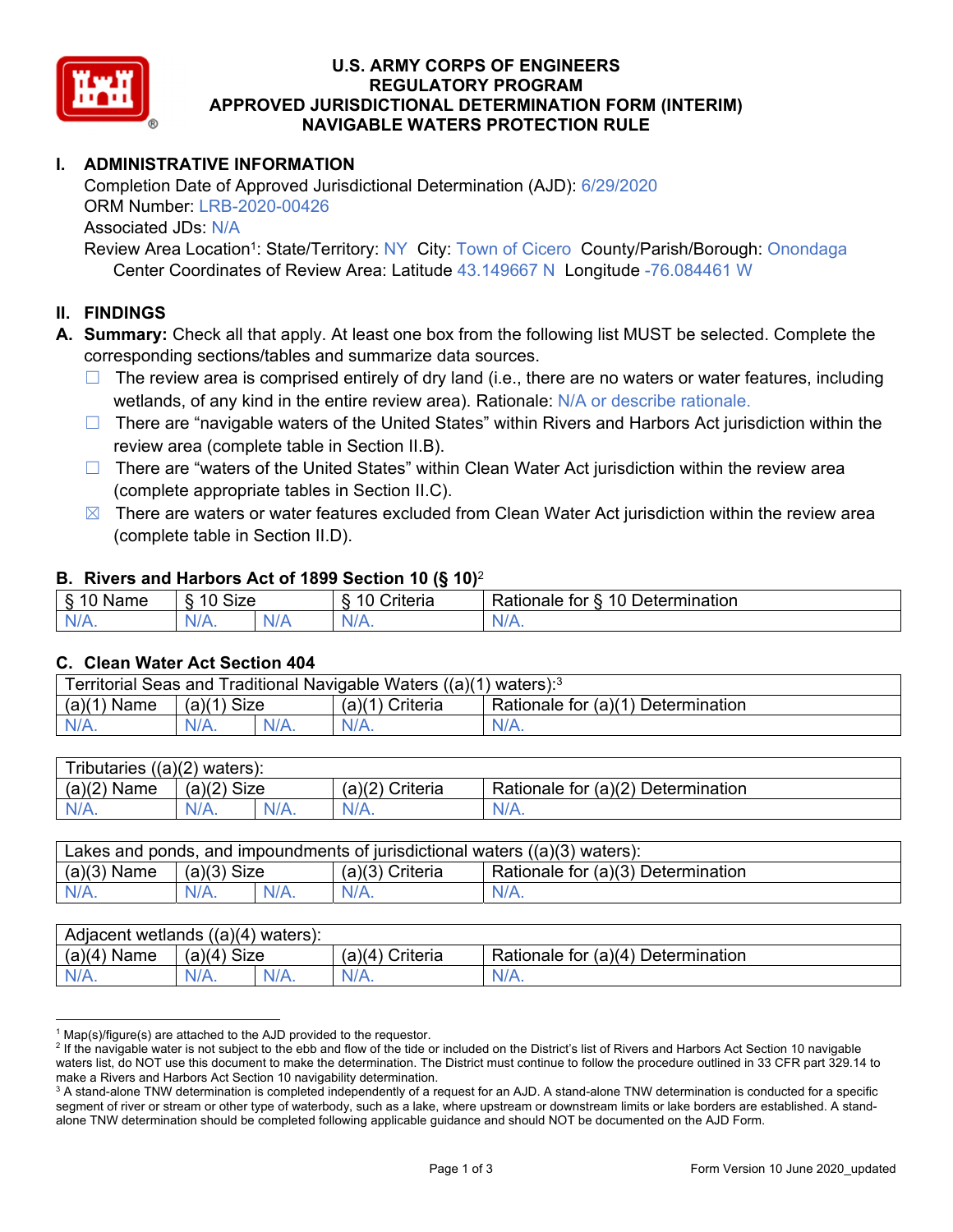

### **U.S. ARMY CORPS OF ENGINEERS REGULATORY PROGRAM APPROVED JURISDICTIONAL DETERMINATION FORM (INTERIM) NAVIGABLE WATERS PROTECTION RULE**

## **D. Excluded Waters or Features**

| Excluded waters $((b)(1) - (b)(12))$ : <sup>4</sup> |       |                       |                                                                                                                                                                                                   |                                                                                                                                                                                                                                                                                                                                                                                                                                                                                                                                                                                                                                                                                                                                                                                                                                                                                                                                                                                                                                                                                                                        |  |
|-----------------------------------------------------|-------|-----------------------|---------------------------------------------------------------------------------------------------------------------------------------------------------------------------------------------------|------------------------------------------------------------------------------------------------------------------------------------------------------------------------------------------------------------------------------------------------------------------------------------------------------------------------------------------------------------------------------------------------------------------------------------------------------------------------------------------------------------------------------------------------------------------------------------------------------------------------------------------------------------------------------------------------------------------------------------------------------------------------------------------------------------------------------------------------------------------------------------------------------------------------------------------------------------------------------------------------------------------------------------------------------------------------------------------------------------------------|--|
| <b>Exclusion Name</b>                               |       | <b>Exclusion Size</b> | Exclusion <sup>5</sup>                                                                                                                                                                            | <b>Rationale for Exclusion Determination</b>                                                                                                                                                                                                                                                                                                                                                                                                                                                                                                                                                                                                                                                                                                                                                                                                                                                                                                                                                                                                                                                                           |  |
| $N/A$ .                                             | N/A.  | $N/A$ .               | N/A.                                                                                                                                                                                              | N/A.                                                                                                                                                                                                                                                                                                                                                                                                                                                                                                                                                                                                                                                                                                                                                                                                                                                                                                                                                                                                                                                                                                                   |  |
| <b>Ephemeral Ditch 1</b>                            | 1,000 | linear<br>feet        | $(b)(5)$ Ditch that is<br>not an $(a)(1)$ or<br>$(a)(2)$ water, and<br>those portions of<br>a ditch<br>constructed in an<br>$(a)(4)$ water that<br>do not satisfy the<br>conditions of<br>(c)(1). | Ephemeral Ditch 1 is not a relocated tributary,<br>was not constructed in a tributary, and was not<br>constructed in an adjacent wetland as per a<br>review of aerial photographs, topographic maps,<br>and on-site observations. The ephemeral nature<br>of the ditch was determined by evaluation of<br>historic aerial photographs, photographs taken at<br>the time of the delineation, and on-site<br>observations by the delineator and the Corps of<br>Engineers indicating that water collects in the<br>shallow depression after rainfall events and<br>snow melt. At its origin, the ditch is linear in<br>nature with some standing water which<br>dissipates and becomes muddy and completely<br>dry in other areas and was entirely vegetated.<br>The ditch loses definition where it enters<br>Wetland A, which is outside of the review area.<br>The channel shows no evident scour and was<br>excavated in non-hydric soils (7% hydric rating<br>according to the web soil survey). Other than<br>Ephemeral Ditch 1 being a shallow concave<br>surface, no obvious indication of flow was<br>observed. |  |

# **III. SUPPORTING INFORMATION**

- **A. Select/enter all resources** that were used to aid in this determination and attach data/maps to this document and/or references/citations in the administrative record, as appropriate.
	- $\boxtimes$  Information submitted by, or on behalf of, the applicant/consultant: Wetland Delineation Report dated June 2, 2020 and revised on June 19, 2020 by AECC Group on behalf of Lakewood Development, LLC

This information is sufficient for purposes of this AJD. Rationale: Data sheets are sufficient

- $\Box$  Data sheets prepared by the Corps: Title(s) and/or date(s).
- ☒ Photographs: Aerial and Other: Google Earth historic photos: 1995, 2005, 2008, 2011, 2015, 2017,

2019. Also Photos associated with the Wetland Delineation dated May 27, 2020

- $\boxtimes$  Corps site visit(s) conducted on: June 25, 2020
- ☒ Previous Jurisdictional Determinations (AJDs or PJDs): 2006-02474, Issued May 9, 2008
- ☒ Antecedent Precipitation Tool: *provide detailed discussion in Section III.B*.
- ☒ USDA NRCS Soil Survey: June 23, 2020

<sup>4</sup> Some excluded waters, such as (b)(2) and (b)(4), may not be specifically identified on the AJD form unless a requestor specifically asks a Corps district to do so. Corps districts may, in case-by-case instances, choose to identify some or all of these waters within the review area. 5  $5$  Because of the broad nature of the (b)(1) exclusion and in an effort to collect data on specific types of waters that would be covered by the (b)(1)

exclusion, four sub-categories of (b)(1) exclusions were administratively created for the purposes of the AJD Form. These four sub-categories are not new exclusions, but are simply administrative distinctions and remain (b)(1) exclusions as defined by the NWPR.